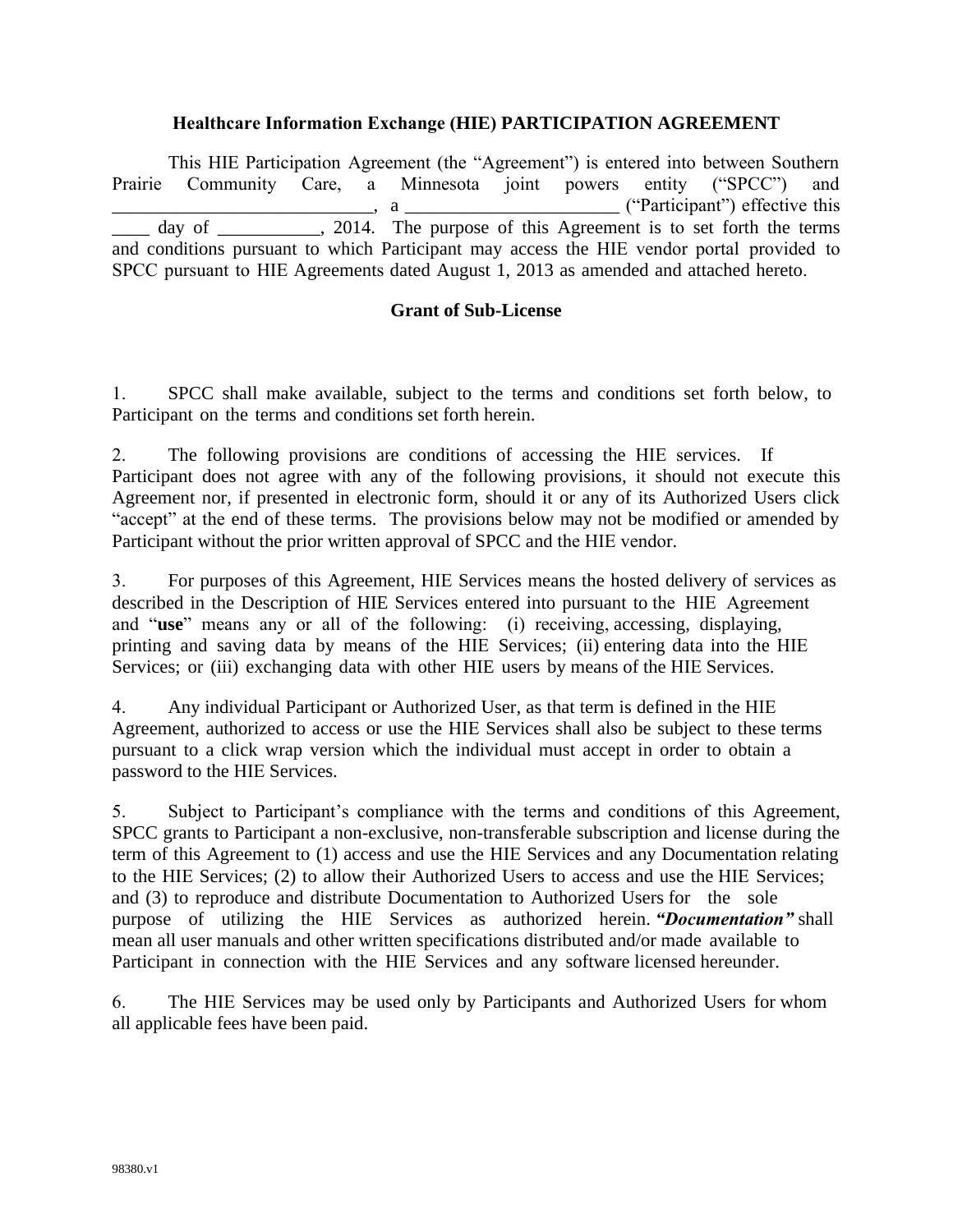7. Participant shall not use the HIE Services for any purpose outside the scope of the Agreement.

## **Terms of Agreement**

8. Definitions. Any term not defined herein shall have the meaning given to it in the Subscription Agreement. If there is a conflict between a definition given in this Agreement and the definition given in the HIE Agreement, the definition in the HIE Agreement shall control.

9. Patient Care. HIE SERVICES ARE NOT DESIGNED OR INTENDED TO BE A SUBSTITUTE FOR PROFESSIONAL MEDICAL ADVICE, DIAGNOSIS OR TREATMENT AND SHOULD NOT BE USED AS A REPLACEMENT OR SUBSTITUTE FOR PROFESSIONAL MEDICAL ADVICE, DIAGNOSIS, TREATMENT OR JUDGMENT. IN THE COURSE OF PROVIDING ANY SERVICE, YOU WARRANT THAT ALL MEDICAL TREATMENT DECISIONS ARE BASED ENTIRELY UPON THE PROFESSIONAL MEDICAL JUDGMENT OF PARTICIPANT.

a. AS BETWEEN PARTICIPANT AND SPCC, PARTICIPANT IS SOLELY RESPONSIBLE FOR ASSESSING THE SUITABILITY OF THE HIE SERVICES FOR USE IN PARTICIPANT'S FACILITIES AND SHALL BE SOLELY RESPONSIBLE FOR PERSONAL INJURY OR DEATH THAT MAY OCCUR AS A RESULT OF ITS USE OF PRODUCTS IN ITS FACILITIES.

10. Data Integrity. Participants shall be responsible for their data entry activities, and for the accuracy of any Participant data, to the best of Participant's knowledge, including, without limitation, patient data, uploaded to, stored in, or processed by the HIE Services ("Participant Data"). SPCC shall not be responsible for errors, inaccuracies or incomplete information in Participant Data or data entry done by Participant, or for errors in services, programs, hardware, data files, or output SPCC provides to or maintains for Participant pursuant to the Agreement unless such errors are caused by any error or omission in any part of the HIE Services.

a. Data Backup. Participant recognizes that it is solely responsible for Participant

Data backup.

11. Minimum System Requirements. Participant agrees that it shall maintain the minimum system requirements as defined in Exhibit C, and as may be amended in the future pursuant to the mutual written agreement of the parties, attached hereto and made a part hereof during the term of this Agreement.

12. Term of Agreement. Participant shall have the right to terminate this Agreement with or without cause immediately if the HIE Services provided by Sandlot materially change, and the right to immediately remove its data and terminate the Agreement upon a breach of the HIPAA Business Associate Agreement, as defined herein, by SPCC or any unauthorized use or threat of unauthorized use of Participant's data by SPCC, Sandlot, a participant in the HIE, or other third party.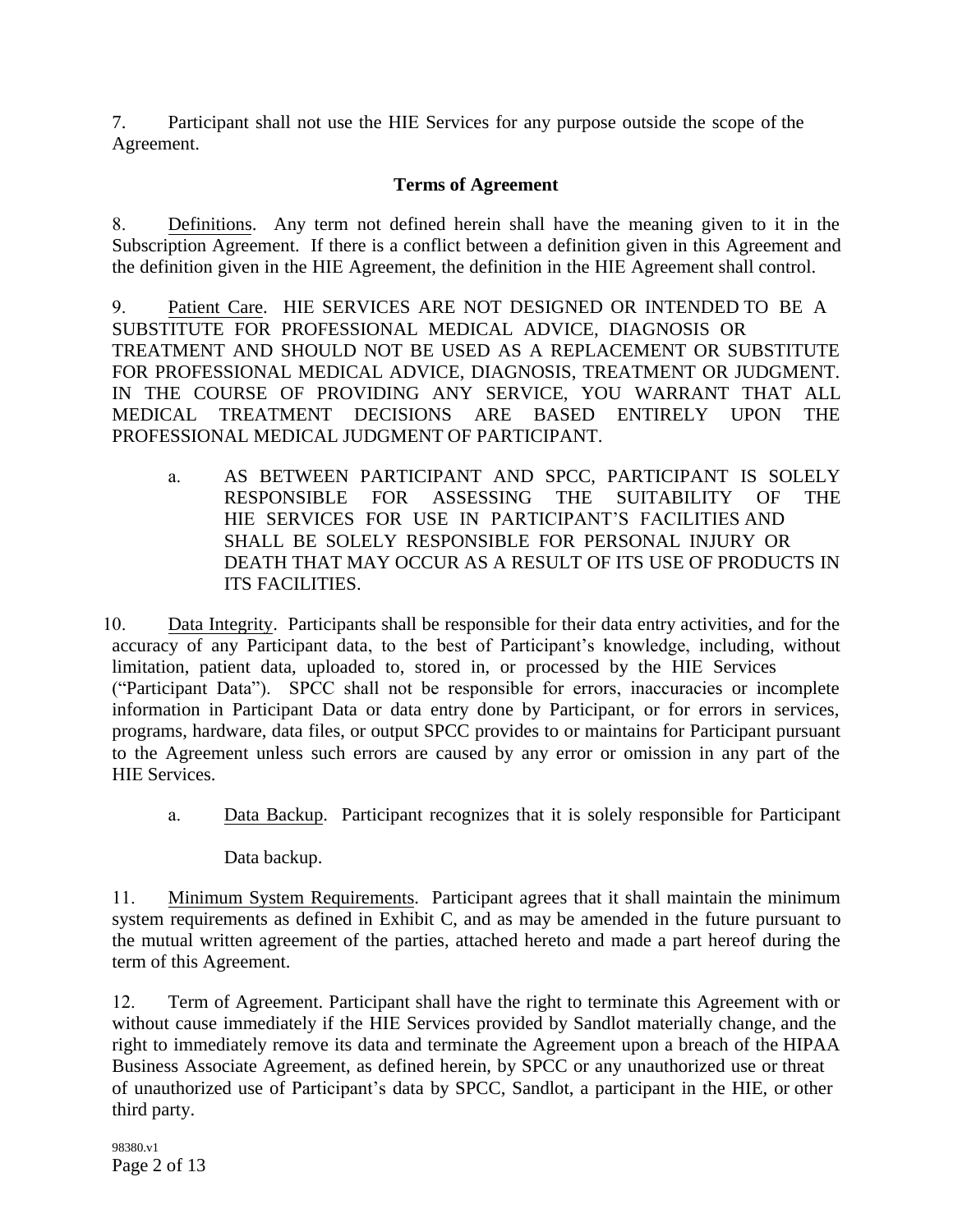13. HIPAA Compliance. This Section applies only to the extent that SPCC is receiving Client Data from or on behalf of Participant, which constitutes private health information ("PHI") as defined in the Health Insurance Portability and Accountability Act of 1996 ("HIPAA") and its corresponding regulations, as amended from time to time. Participant shall not provide any PHI to SPCC until such time as the parties hereby agree to execute a Business Associate Agreement ("BAA"). Unless otherwise specified in this Agreement, all capitalized terms used in this Section 12 or the BAA and not otherwise defined have the meaning established for purposes of the Privacy Rule and the Security Rule under HIPAA, as amended from time to time. Client agrees that each time it provides PHI to SPCC it shall retain a copy of such PHI, such that SPCC shall not have possession of the only copy of such PHI.

14. Disclaimer of Warranties. SPCC disclaims all warranties of any kind relating to the sandlot platform, other than that the HIE Services will perform in substantially accordance with the then-current documentation for the HIE Services made available to participant by SPCC. The software licensed and services provided hereunder are provided "as is," and SPCC does not guaranty that the HIE Services will be performed error-free or uninterrupted, or that SPCC will correct all services errors. Participant acknowledges that SPCC does not control the transfer of data over communications facilities, including the internet, and that the HIE Services may be subject to limitations, delays, and other problems inherent in the use of such communications facilities. SPCC is not responsible for any delays, delivery failures, or other damage resulting from such problems. To the extent not prohibited by law, these warranties are exclusive and there are no other express or implied warranties or conditions including for hardware, systems, networks or environments or for merchantability, satisfactory quality, fitness for a particular purpose, or non-infringement.

15. Limitation of Remedies. Except for damages arising out of SPCC's breach of the Business Associate Agreement executed between the parties, SPCC shall not be liable to Participant or patient of Participant for any indirect, incidental, consequential, special, punitive or exemplary damages arising out of or in connection with this Agreement, including but not limited to loss or interruption of data or computer time, alteration or erroneous transmission of data, unauthorized access to, or use of data processed or transmitted by, to, or through the HIE Services, or program errors, even if SPCC has been advised in advance of the possibility of such damages. SPCC's maximum liability to any Participant (whether in tort, strict liability, contract, or otherwise) shall be limited to the maximum amount available to SPCC pursuant to any insurance policy for which SPCC is a beneficiary.

16. Fees: Participant shall not be responsible for payment of any fees for the HIE Services.

# **Sandlot Participant Flow Down Provisions**

As between Participant and Sandlot, Participant agrees as follows:

17. Participant is solely responsible for Participants own use of the HIE Services, and for the accuracy and adequacy of information and data furnished to the HIE Services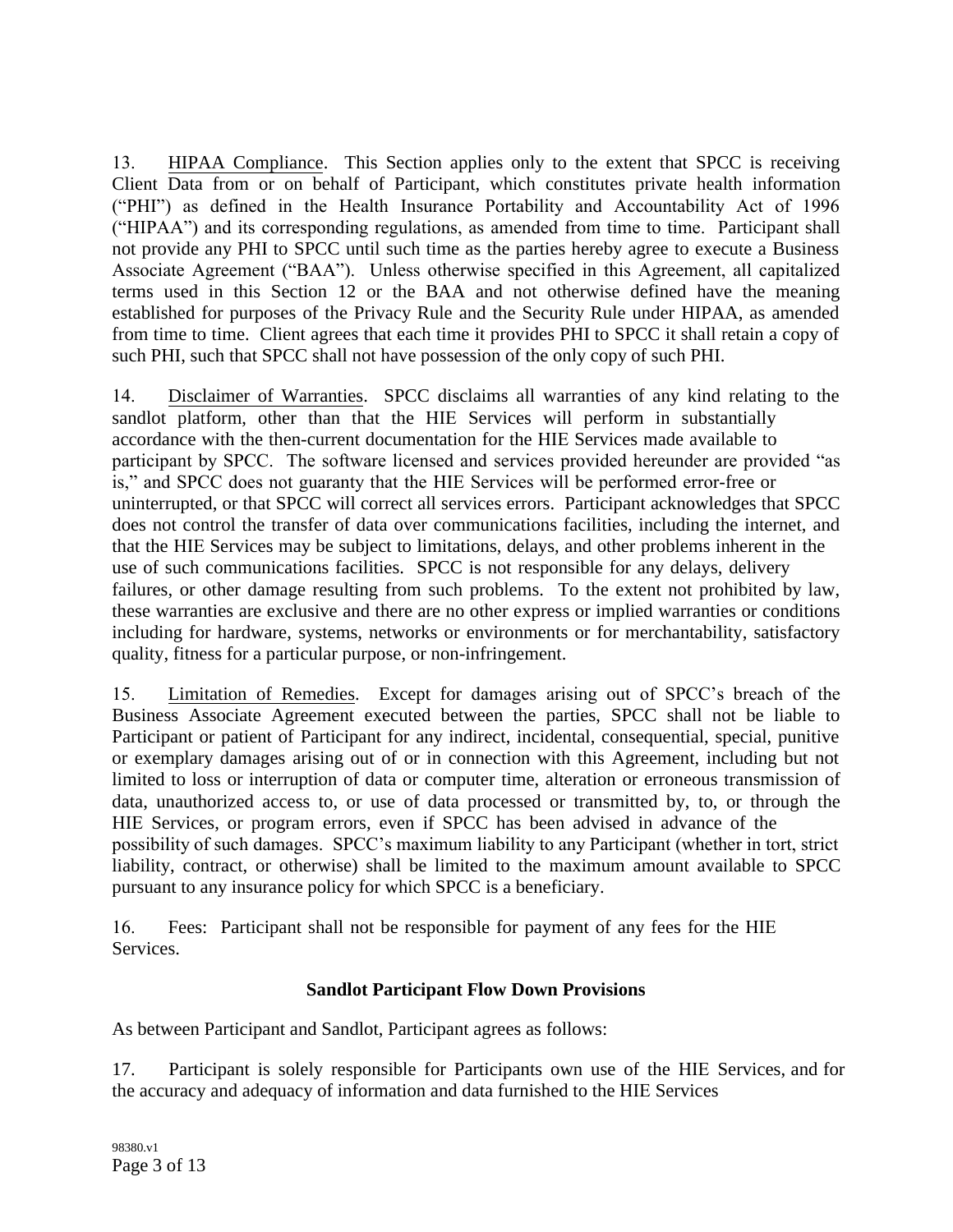for processing. Participant shall have full responsibility for the care and well-being of Participant patients, if any, and any reliance by Participant upon the HIE Services, data, or information provided by the HIE Services will not diminish that responsibility.

18. Neither Sandlot nor its subcontractors make any representations or warranties directly to Participant with regard to the HIE Services. All warranties regarding the HIE Services are made by Sandlot to SPCC. Accordingly, Participant agrees that Sandlot shall have no liability to Participant in connection with the Services or the HIE Services. Without limiting the foregoing, except for liability or obligations of Sandlot and/or its subcontractors that may arise by operation of law, neither Sandlot nor its subcontractors shall be responsible to Participant for personal injury or death that may occur as a result of Participant use of the HIE Services except as provided in the Agreement.

19. Participant acknowledges and agrees that all training, support and other information about the HIE Services will be provided to Participant by or on behalf of SPCC.

20. Participant's right to use the HIE Services is for the exchange of data within the SPCC HIE and not to operate Participant own business without exchanging data in the HIE Services. For the avoidance of doubt, Participant may not process Participant own data through the HIE Services unless Participant output is posted on the SPCC HIE; however, Participant may transmit and access (communicate and view) Participant own data through the HIE Services without violating this Section, i.e., Participant may transmit data from an ambulatory location to Participant hospital through the HIE Services. Similarly, the ambulatory location would have the right to view data through the HIE Services.

21. Participant is responsible for the manner in which Participant and Participant permitted users use the HIE Services, including the policies and procedures Participant establishes to protect, except as to data in Sandlot's custody, the security of Participant data, computer network and other facilities; the content Participant places on servers hosting the HIE System, including obtaining any necessary consents; the data Participant send through the Internet; and all other matters related to how Participant use the Services not covered in this Agreement.

22. Sandlot will be entitled to rely upon any instructions, authorizations, approvals and information provided to Sandlot by Participant. Except as otherwise defined in the Agreement, Sandlot will incur no liability or responsibility of any kind in relying on or complying with any such instructions or information.

- 23. Specifically with regard to the HIE Services, Participant may not:
	- a. attempt to interfere with or disrupt the HIE Services or attempt to gain access to any systems or networks that connect thereto;
	- b. use, copy, reproduce, publish, modify, or excerpt any of the HIE Services, fixes or Services deliverables for any purpose other than as expressly permitted under this Agreement;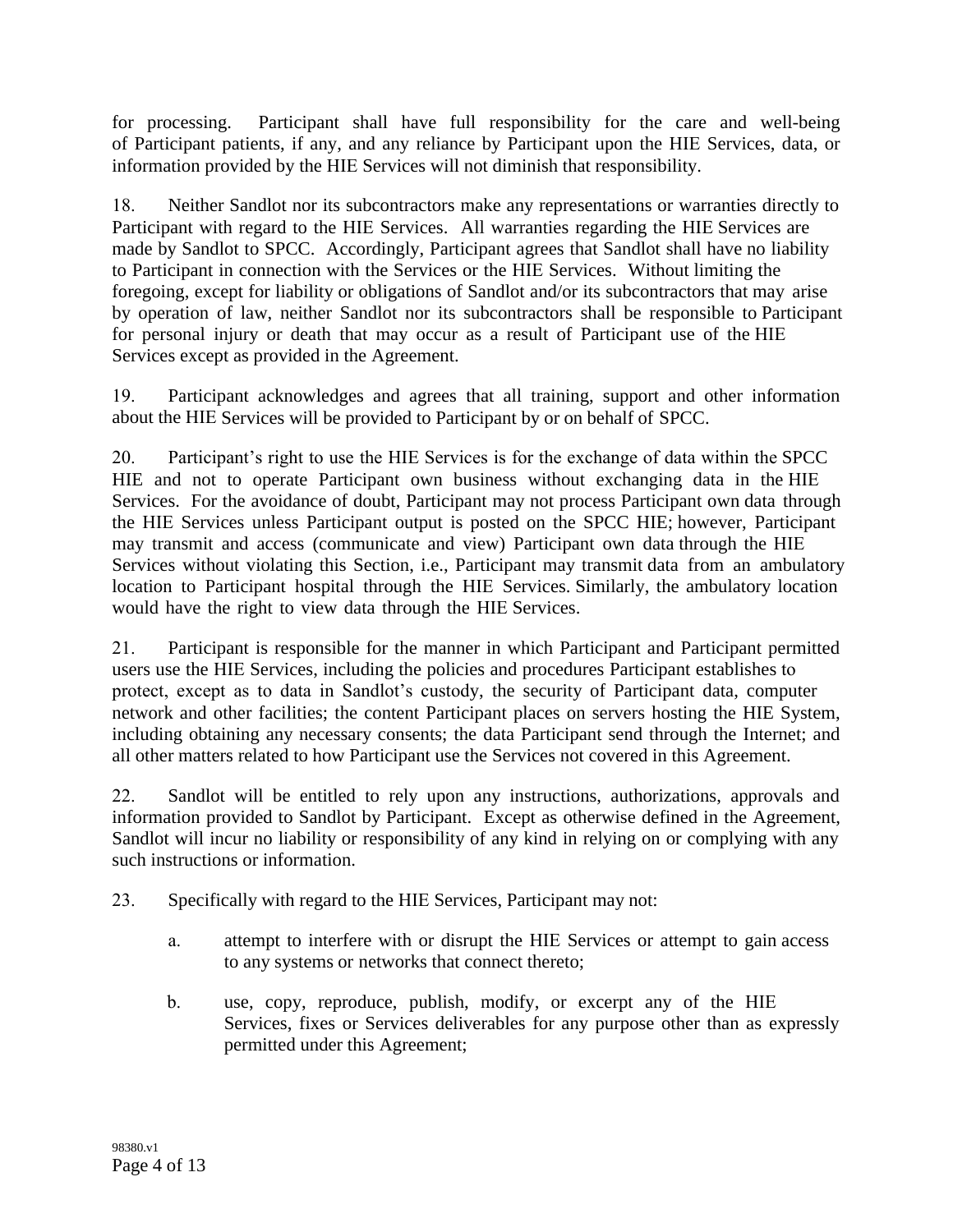- c. distribute, rent, sublicense, share, transfer or lease the HIE Services, Services or any component thereof to any person or entity, or use the HIE Services or any software, Documentation or other component thereof to provide service bureau or similar services to third parties.
- d. Translate, adapt or otherwise attempt to derive the source code (or underlying components or algorithms) from the HIE Services or associated data files; or
- e. Reverse engineer, de-compile or disassemble products, fixes or service deliverables, except to the extent expressly permitted by applicable law despite this limitation.

24. For the avoidance of doubt, Sandlot represents, without opinion, legal or otherwise of SPCC, that neither Sandlot nor its subcontractors are Participant direct business associates, as that term is defined in HIPAA and the HITECH Act. ("HIPAA" is the Health Insurance Portability and Accountability Act of 1996 and the privacy and security rules promulgated thereunder, found at 45 C.F.R. Parts 160, 162 and 164, as amended; and the "HITECH Act" is found in Subtitle D of the American Recovery and Reinvestment Act of 2009, as amended.)

25. Participant will provide Sandlot or its subcontractor with the prompt, reasonable access and support, without the requirement to expend funds, required to allow Sandlot or its subcontractors to implement, maintain and provide the HIE Services. For the avoidance of doubt, Sandlot will not have access to Participant computer systems via remote access or otherwise as part of providing the HIE Services

26. Sandlot may suspend or terminate an Authorized User's access to the HIE Services if Sandlot reasonably determines that an Authorized User has violated the terms and conditions of this Agreement or applicable law, or suspension or termination is otherwise necessary to protect the integrity of the HIE Services or any SPCC Data. Sandlot will provide Authorized SPCC Representative with no less than two hours prior emailed notice of any planned suspension or termination; provided that Sandlot may provide SPCC with notice following such suspension or termination if Sandlot determines in a commercially reasonable manner that immediate suspension or termination is required to prevent violation of law or maintain the integrity of the HIE Services and determines in a commercially reasonable manner that prior email notice to the Authorized SPCC Representative is not practicable.

27. Participant acknowledges and agrees that Sandlot may suspend or terminate Participant access to the HIE Services in the event that Participant breaches Sandlot's confidentiality rights or intellectual property rights.

28. If Sandlot or its subcontractor notifies Participant of a security risk that could or has compromised the HIE Services, then, for any hardware, software or systems that are managed or maintained by Participant, Participant agree to use commercially reasonable efforts to (i) apply all of Sandlot's reasonable recommended security patches in accordance with Sandlot's instructions and within the time frames Sandlot specifies, and/or (ii) take reasonably appropriate action as recommended by Sandlot. While Sandlot will give Participant prior notice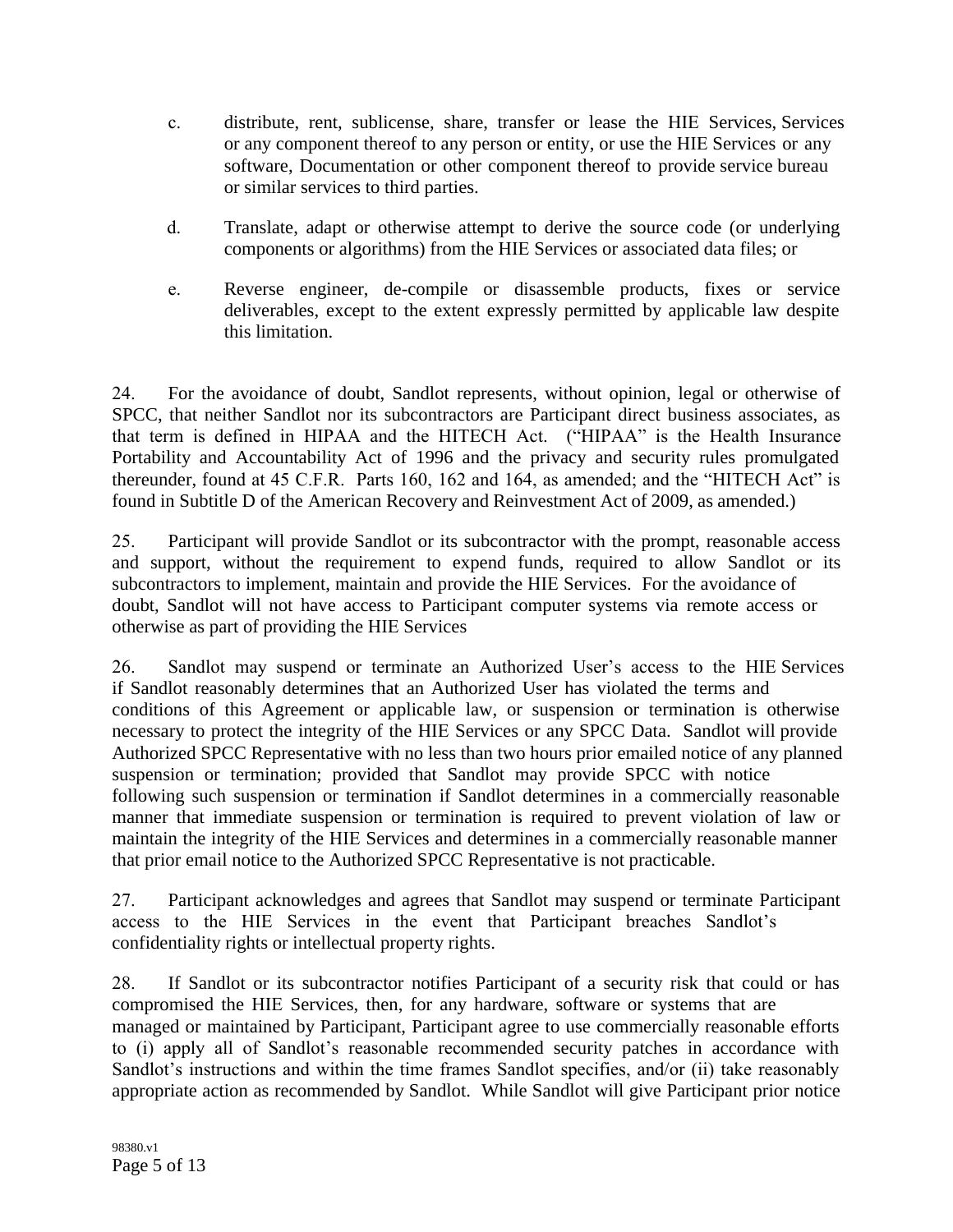to the extent practicable under the circumstances, Sandlot may suspend Participant Services (or any part thereof) without notice if Participant have failed to apply a required security patch or to take appropriate action to mitigate an identified security risk, and such failure jeopardizes Sandlot's or its subcontractors' network, other clients or third parties.

29. Participant is solely responsible for Participant security policy, including but not limited to choosing the necessary services to comply with technical or regulatory requirements and establishing and using any passwords, access codes, firewall rule sets or other means necessary to restrict access to Participant computers, servers, or other equipment connected through the Services, and for safeguarding content, including data, from loss, corruption, disclosure or misappropriation.

30. Participant acknowledges and agrees that Participant is not a third party beneficiary of the HIE Agreement between Sandlot and SPCC.

31. Participant agrees not to use or permit the HIE Services or any components of the HIE Services to be used: (a) in violation of any applicable national, state, or local laws or regulations, including without limitation U.S. export laws or any laws governing the content that Participant make available via the HIE Services;; or (b) in ways that infringe the rights of others, or interfere with other users or networks.

32. The rights and responsibilities in this document are not transferable to any third person or party, except in the event of a merger, acquisition or consolidation; provided (i) Participant provide prompt written notice of the event to SPCC (SPCC to promptly forward notice to Sandlot), and (ii) the assignee agrees to pay integration (if applicable) and annual HIE Services fees to SPCC that reflect the fees that would be charged to an organization that meets the profile of the assignee.

33. Participant acknowledges that in the course of performing under the Agreement, or in the course of discussing future agreements between the parties, Participant may learn confidential, trade secret, or proprietary information concerning Sandlot ("Confidential Information"). Without limiting the foregoing, Sandlot's Confidential Information shall include, without limitation, the terms of this Agreement, financial information and employee information; information regarding the HIE Services, Sandlot products, marketing plans, business plans, customer names and lists, software, data products, services and documentation not otherwise in the public domain; non-client reports generated by Sandlot; Sandlot's methods of database creation; Sandlot's translation, standardization, enhancement, and health data analysis techniques, health data reporting and profiling methods and formats; software tools for report creation, distribution and retrieval; and associated algorithms, developments, improvements, know-how, code programs, software architecture, technology and trade secrets.

34. Sandlot shall be a third party beneficiary of the rights of the SPCC with respect to the provisions of this Agreement as they relate to the HIE Services. Sandlot shall be expressly entitled to enforce its rights pursuant to the provisions of the Agreement as they relate to the HIE Services, regardless of any alleged or actual breach or default by SPCC under the HIE Agreement, or any expiration or termination of the Agreement or the HIE Agreement.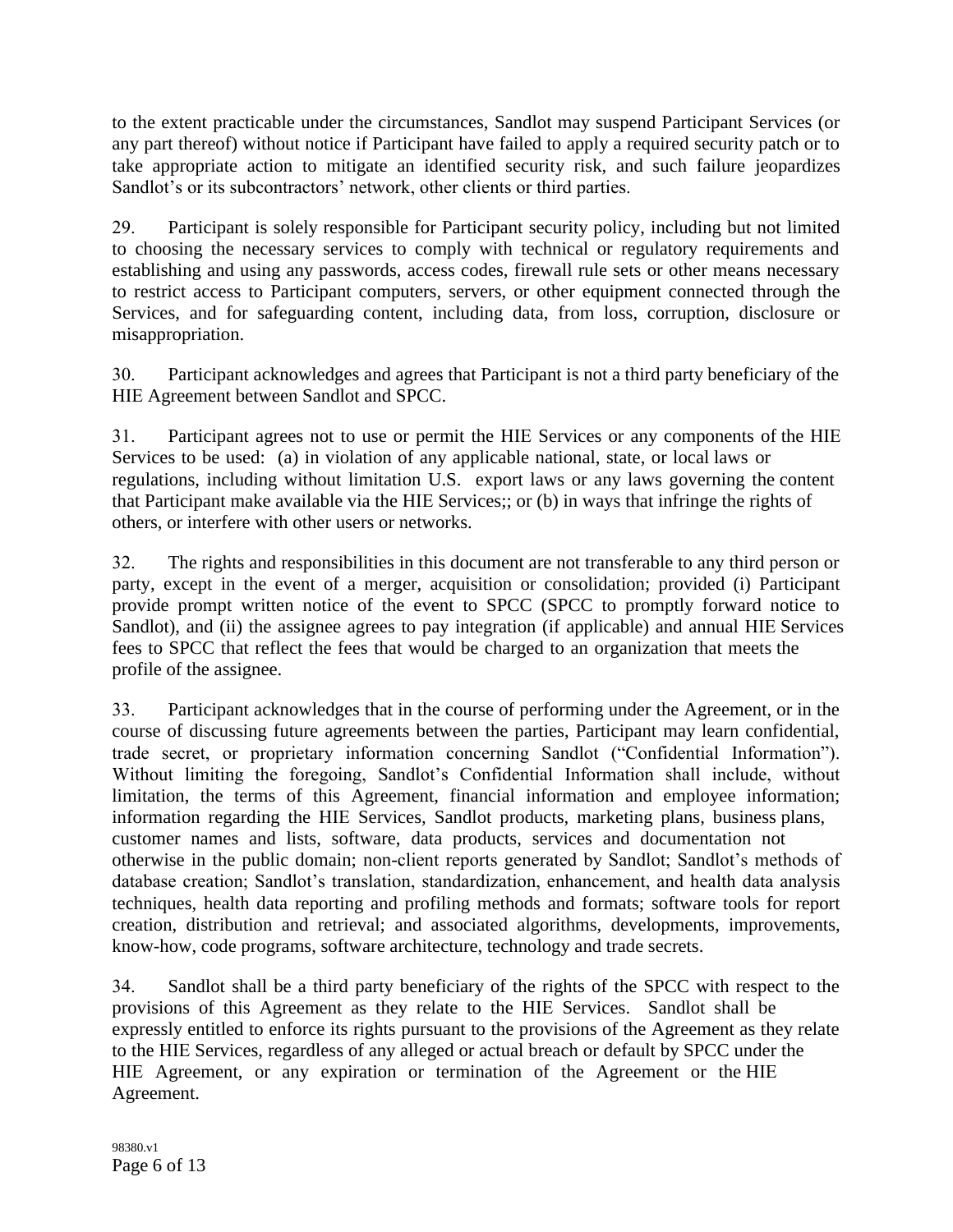35. Participant agrees that (a) Participant will use the Confidential Information, designated as confidential by Sandlot, only as may be necessary in the course of performing duties, receiving services or exercising rights under this Agreement; (b) Participant will treat such information as confidential and proprietary; (c) Participant will not disclose such information orally or in writing to any third party without the prior written consent of the Sandlot; (d) Participant will take all reasonable precautions to protect the Confidential Information; and (e) except as expressly provided by this Agreement Participant will not otherwise appropriate such information to Participant own use or to the use of any other person or entity. Without limiting the foregoing, Participant agree to take at least such precautions to protect the Confidential Information as Participant take to protect Participant own Confidential Information. Participant is solely responsible for all use of the Confidential Information by anyone who gains access to the Confidential Information under Participant authorization, including all of Participant Authorized Users. Upon termination or expiration (without renewal) of this Agreement, Participant will return to the Sandlot or certify as destroyed all tangible items containing any of Sandlot's Confidential Information that are held by Participant or its employees, agents, contractors or Authorized Users, other than archival copies. Participant agree to notify Sandlot if Participant become aware of any unauthorized use or disclosure of the Confidential Information.

36. If Participant believes Participant is required by law or by a subpoena or court order to disclose any of the Confidential Information, Participant shall, if legally permissible, promptly notify Sandlot and shall make all reasonable efforts to allow Sandlot an opportunity to seek a protective order or other judicial relief prior to any disclosure.

37. Nothing in this Agreement shall be construed to restrict disclosure or use of information that (a) was in the possession of or rightfully known by Participant, without an obligation to maintain its confidentiality, prior to receipt from the Sandlot; (b) is or becomes generally known to the public without violation of this Agreement; (c) is obtained by Participant in good faith from a third party having the right to disclose it without an obligation of confidentiality; or (d) is independently developed by the Participant without reference to the Confidential Information.

38. Participant shall be responsible for Participant own data entry activities, and for the accuracy of any data delivered to Sandlot or the HIE Services. Participant agrees that the data Participant provide to Sandlot or the HIE Services under this Agreement contains true and accurate data and information, to the best of Participant knowledge. Sandlot shall not be responsible for errors, inaccuracies or incomplete information in Participant data or data entry done by Participant or Participant Authorized Users.

39. Participant agrees that Participant will use the HIE Services only as authorized in this Agreement, and for no other purposes, and will comply with all reasonable security controls, policies, standards, and guidelines applicable to the HIE Services which have been disclosed to Participant. Participant agrees that Participant will not (i) knowingly introduce any virus or disabling code into the HIE Services; (ii) attempt to access any portions of the HIE Services that are not required for Sandlot's performance under this Agreement; (iii) use the HIE Services in any manner that might reasonably be expected to damage or impair the HIE Services in any material respect, or (iv) intentionally attempt to circumvent or bypass Sandlot's security procedures for the HIE Services that are known to Participant.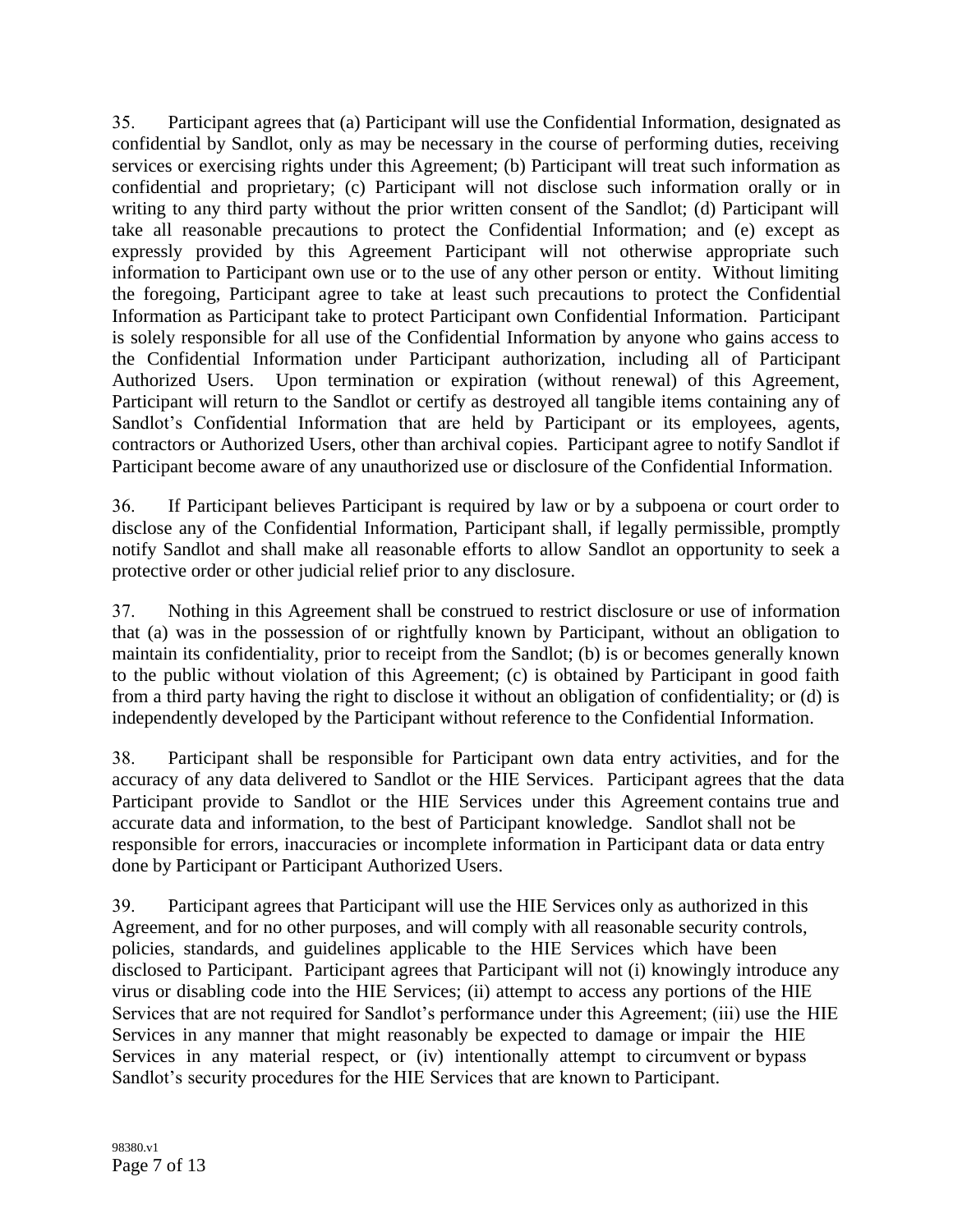40. Participant is responsible for keeping a copy of all data entered into the HIE Services. Participant agrees that Sandlot shall at no time have the only copy of any of Participant data.

41. Participant is responsible for compliance with the terms of these Flow Down Provisions, by Participant employees, agents, representatives and Authorized Users, and any other person or entity to whom Participant gives access to the HIE Services, and Participant shall be liable for breach of these Flow Down Provisions by any such person or entity, to the same extent as if such breach were committed by Participant.

42. At the termination of the Agreement, Participant shall discontinue use of the HIE Services and return any and all Documentation to SPCC who shall provide such to Sandlot.

43. Sandlot is a third party beneficiary of the terms set forth in this Agreement as to the "Flow Down Provisions" for purposes of enabling Sandlot to enforce its own rights against Participant regardless of any alleged or actual breach or default by SPCC under the HIE Agreement, or any expiration or termination of the Agreement or the HIE Agreement.

### **Miscellaneous Provisions**

44. Assignment. Neither party may assign this Agreement without in whole or in part, by operation of law or otherwise, without the other party's prior written consent. Any attempt to assign this Agreement, without such consent, will be null and void and without effect. Subject to the foregoing, this Agreement shall inure to the benefit of the parties' respective successors and permitted assigns.

45. Severability. If for any reason a court of competent jurisdiction finds any provision of this Agreement invalid or unenforceable, that provision of the Agreement will be enforced to the maximum extent permissible and the other provisions of this Agreement will remain in full force and effect.

46. Waiver. The failure by either party to enforce any provision of this Agreement will not constitute a waiver of future enforcement of that or any other provision.

47. Notice. Any notices permitted or required under this Agreement shall be in writing and will be sent by certified United States mail, postage prepaid, return receipt requested, or by facsimile transmission or overnight courier service, addressed to the party as set forth below, or at a different address as a party has notified the other party in writing.

### SPCC:

Southern Prairie Community Care Lyon County Government Center 607 West Main Street PO Box 513 Marshall, Minnesota 56258 Attn: Ms. Mary Fischer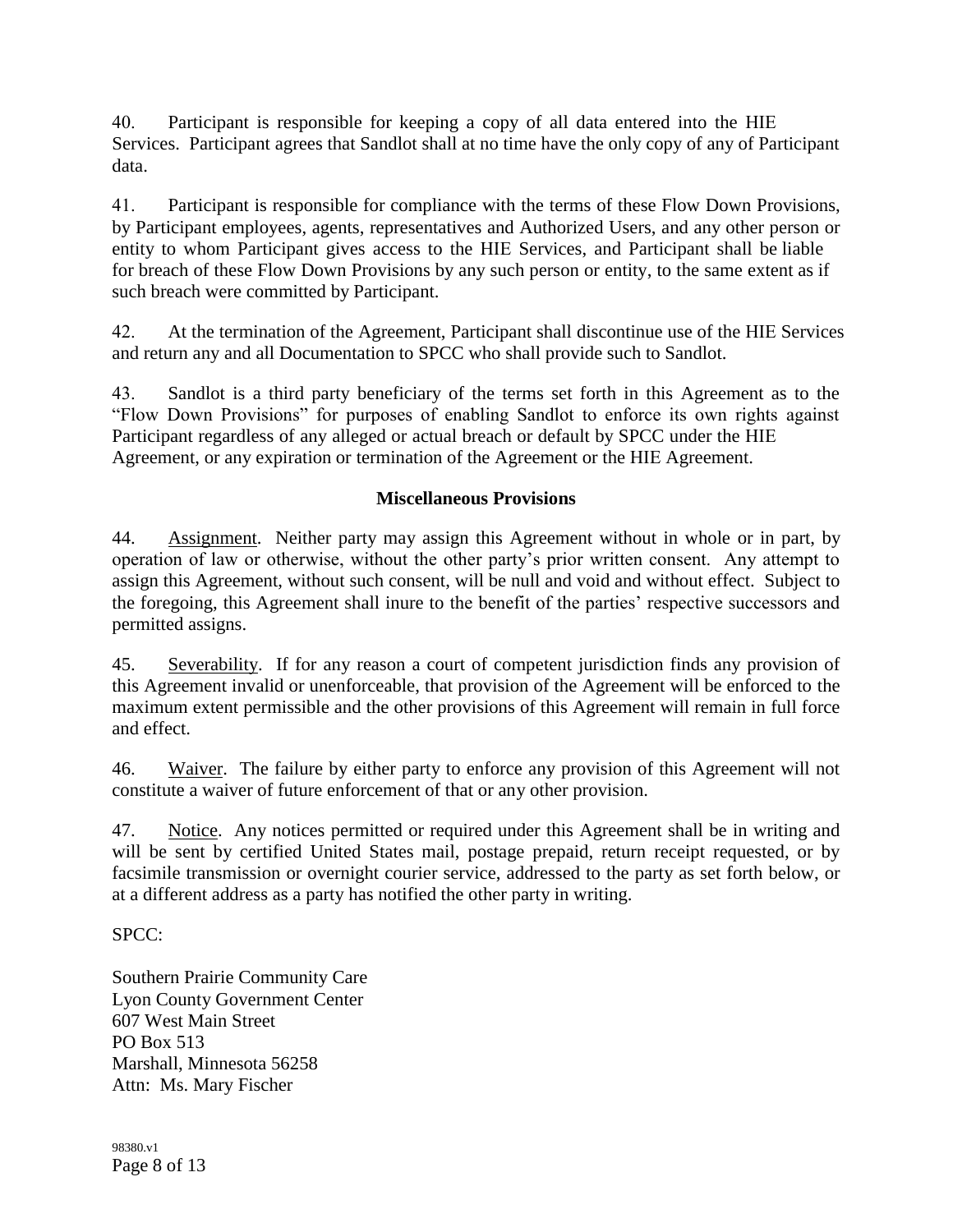With a Copy to

Halleland Habicht, P.A. 33 South Sixth Street #3900 Minneapolis, Minnesota 55402

48. Force Majeure. Neither party will be liable for any failure or delay in its performance under this Agreement due to causes beyond its reasonable control, including but not limited to, denial-of-service attacks, labor disputes, strikes, lockouts, shortages of or inability to obtain labor, energy, raw materials or supplies, war, terrorism, riot, act of God or governmental action.

49. Relationship of Parties. The parties to this Agreement are independent contractors and this Agreement will not establish any relationship of partnership, joint venture, employment, franchise, or agency between the parties. Neither party will have the power to bind the other or incur obligations on the other's behalf without the other's prior written consent.

50. Entire Agreement. This Agreement constitutes the complete understanding and agreement of the parties regarding its subject matter and supersedes all prior or contemporaneous agreements or understandings, oral or written, relating to its subject matter. Any waiver, modification or amendment of any provision of this Agreement will be effective only if in writing and signed by duly authorized representatives of the parties.

51. Choice of Law and Venue. This Agreement shall be governed by the laws of the State of Minnesota without reference to choice of law principles. The exclusive personal jurisdiction for any legal proceeding regarding this Agreement shall be the state and federal courts having jurisdiction in Hennepin County, Minnesota, and the parties expressly agree that jurisdiction and venue are proper in said courts.

52. Counterparts. This Agreement may be executed in counterparts, each of which will be deemed an original, but all of which together will constitute one and the same instrument.

53. Headings. The headings in this Agreement are for the convenience of reference only and have no legal effect.

54. Addendum. The terms and conditions of all addenda, exhibits, policies and internet website references expressly described herein are hereby incorporated into this Agreement and made a part hereof.

*[The remainder of this page left intentionally blank]*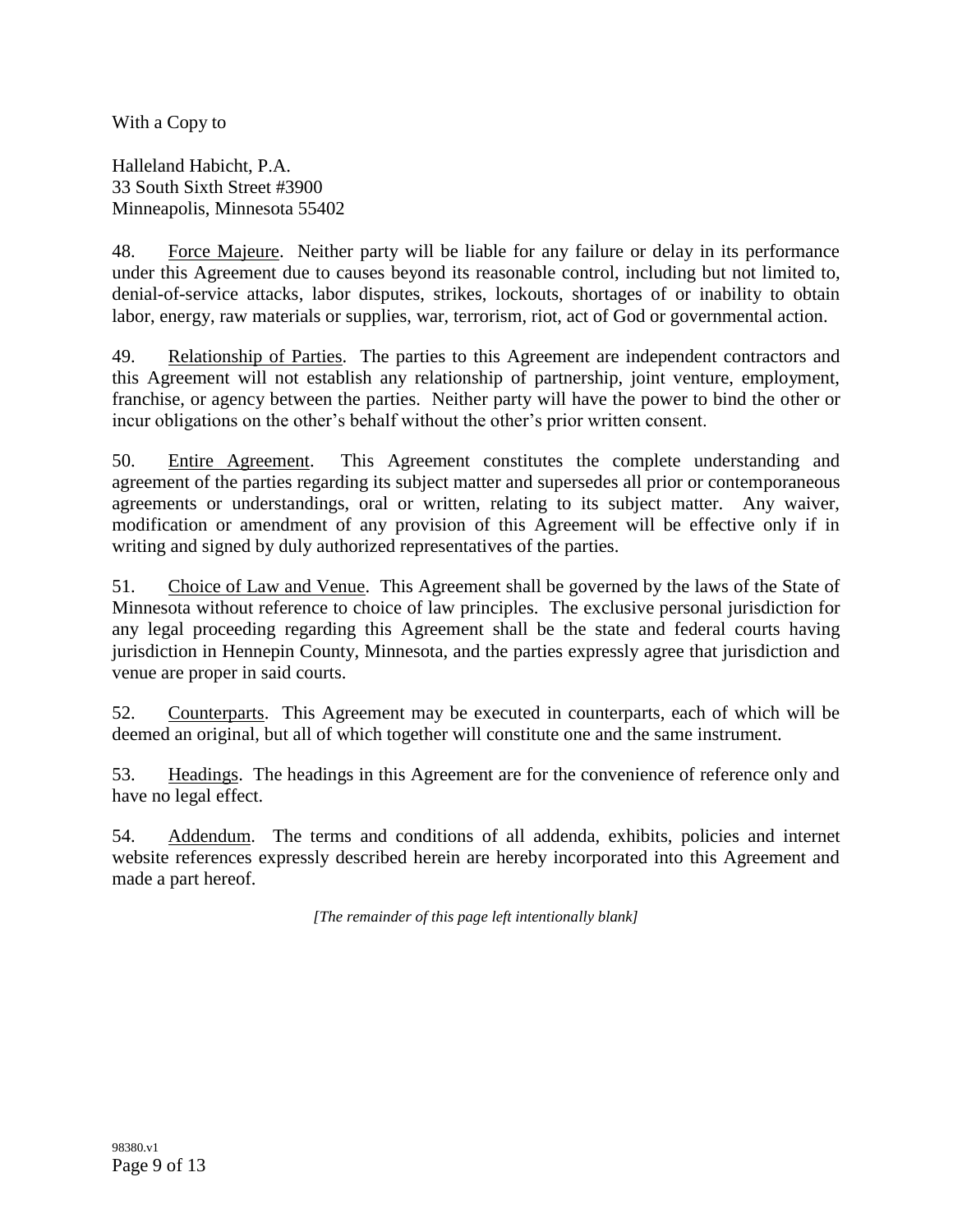IN WITNESS WHEREOF, the parties have caused this Agreement to be executed as of the Effective Date by their duly authorized representatives.

Effective Date:

| <b>PARTICIPANT</b>                                       | <b>Southern Prairie Community Care</b>                   |
|----------------------------------------------------------|----------------------------------------------------------|
|                                                          | By: $\overline{\phantom{a}}$                             |
| Name: $\frac{1}{\sqrt{1-\frac{1}{2}} \cdot \frac{1}{2}}$ | Name: $\frac{1}{\sqrt{1-\frac{1}{2}} \cdot \frac{1}{2}}$ |
| Date: $\qquad \qquad$                                    | Date: $\qquad \qquad$                                    |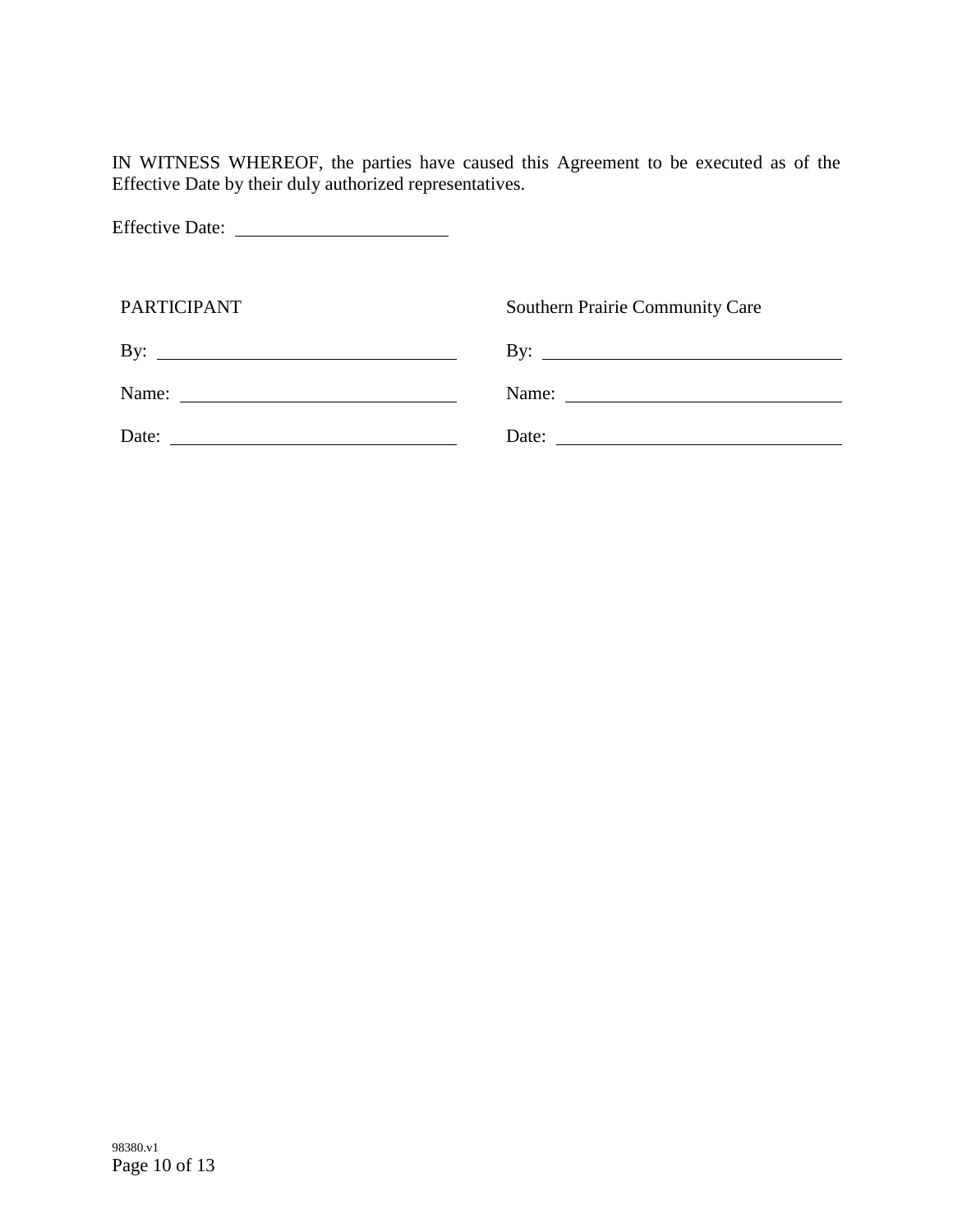# **Exhibit A**

**HIE Agreement Between SPCC and Sandlot**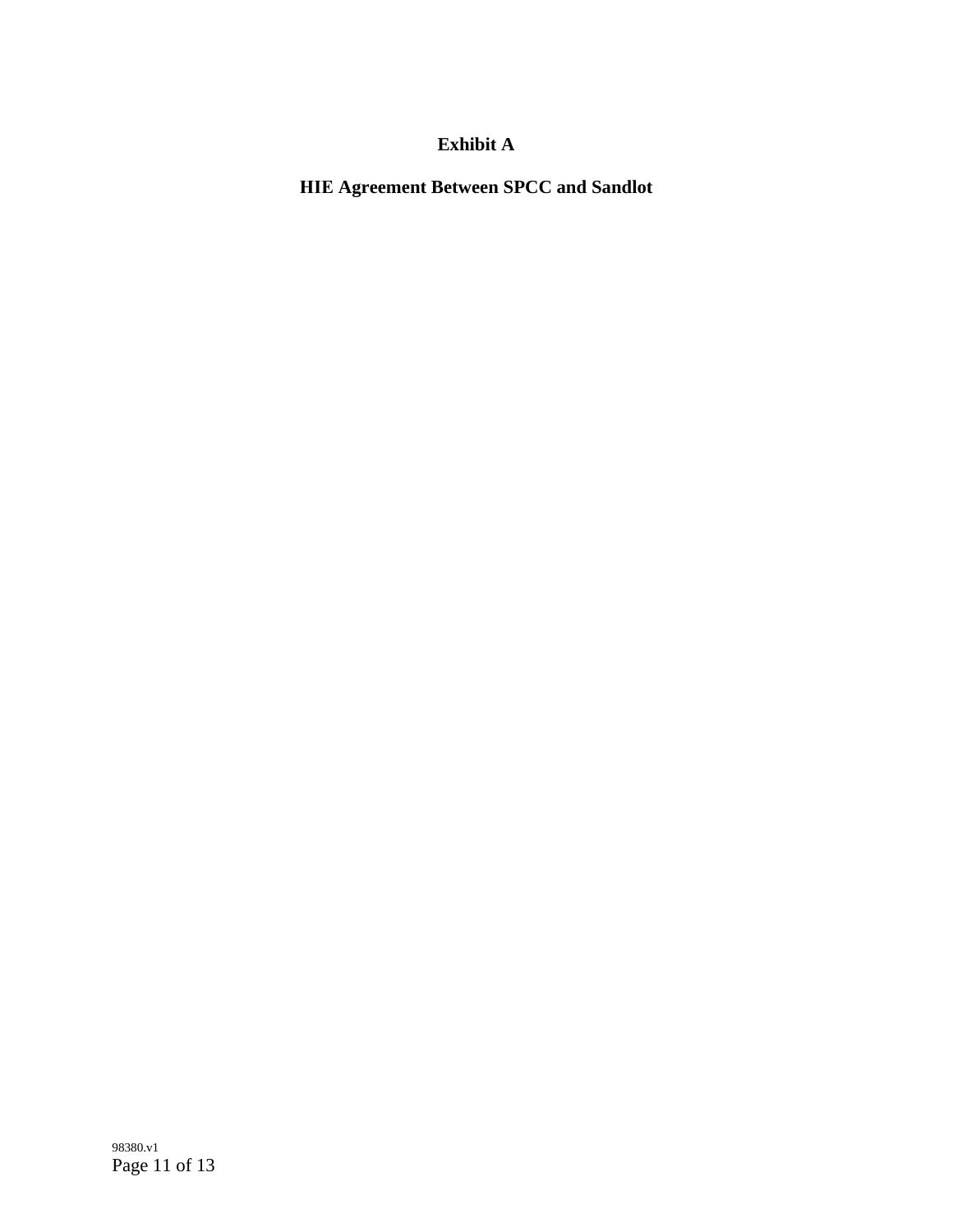# **Exhibit B HIE Fees**

**Not Applicable**